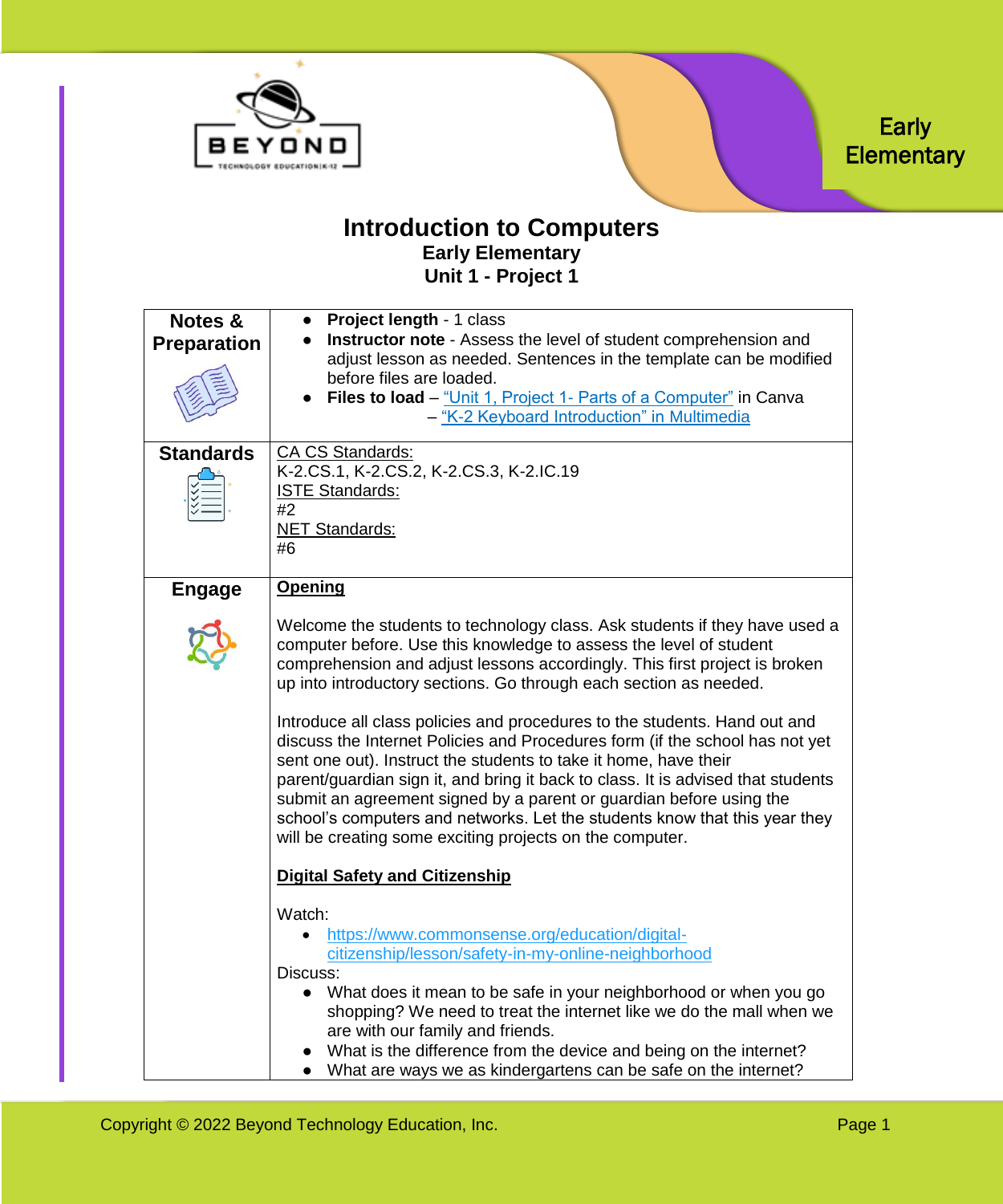

|                    | Who can we talk to on the internet? What makes the internet fun and<br>where do we need to be careful?                                                                                                                                                                                    |
|--------------------|-------------------------------------------------------------------------------------------------------------------------------------------------------------------------------------------------------------------------------------------------------------------------------------------|
|                    | <b>Project Description</b>                                                                                                                                                                                                                                                                |
|                    | In this project, students will be learning about the computer and how to use<br>it. They will be introduced to the following concepts. Introduce each section<br>accordingly.                                                                                                             |
|                    | Computer hardware and its functions<br><b>Basic troubleshooting</b><br>How to use a mouse<br>Mouse practice<br>Letter location and letter recognition<br>Typing introduction                                                                                                              |
| <b>Exploration</b> | Navigate to the following resources for further keyboard practice and<br>$\bullet$<br>letter recognition:                                                                                                                                                                                 |
|                    | http://www.abcya.com/keyboard.htm<br>$\circ$<br>http://www.abcya.com/cup_stack_typing_game.htm<br>$\circ$                                                                                                                                                                                 |
| <b>Additional</b>  | <b>Internet Safety:</b>                                                                                                                                                                                                                                                                   |
| <b>Emphasis</b>    | https://www.youtube.com/watch?v=IGINGcaYZaA                                                                                                                                                                                                                                               |
|                    | https://www.youtube.com/watch?v=89eCHtFs0XM                                                                                                                                                                                                                                               |
|                    | <b>Keyboarding and Computers:</b>                                                                                                                                                                                                                                                         |
|                    | Demonstrate how to adjust the volume on student device.<br>Discuss how a touch pad mouse and a regular mouse may look<br>different but function the same.<br>The keys on the keyboard are all uppercase; the 'I' looks like a                                                             |
|                    | lowercase 'L'.                                                                                                                                                                                                                                                                            |
|                    | When pressed, the keys will type lowercase letters.<br>The Shift key makes the letters uppercase.                                                                                                                                                                                         |
| Learning           | <b>Students will:</b>                                                                                                                                                                                                                                                                     |
| <b>Outcomes</b>    | Be introduced to Digital Safety and how to stay safe online.<br>Identify and describe basic computer hardware and know its<br>functions.<br>Describe basic hardware and software problems and know how to<br>troubleshoot.<br>Learn how to use a mouse and practice navigating the mouse. |
|                    |                                                                                                                                                                                                                                                                                           |

**Early** 

**Elementary**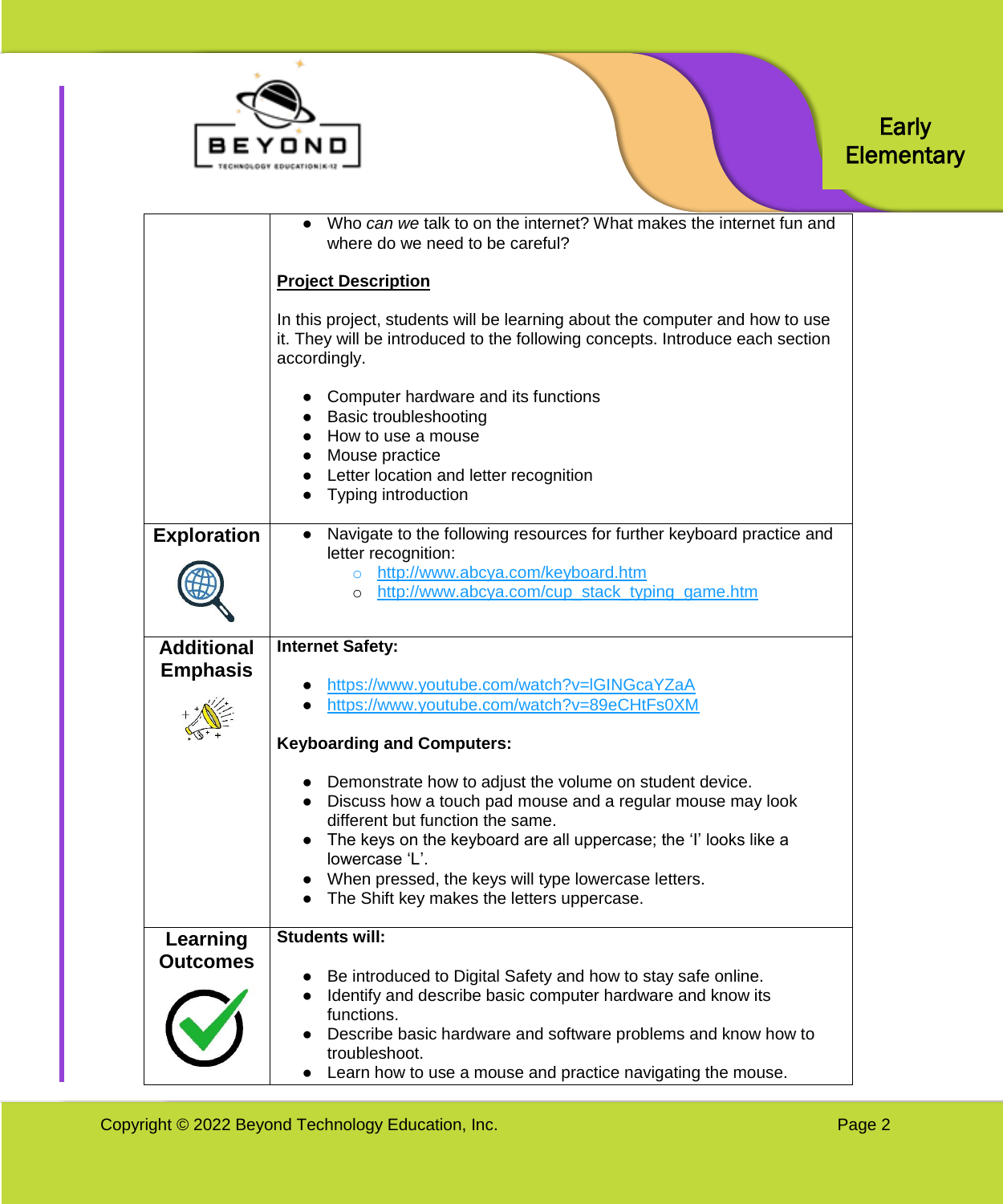

**Early Elementary** 

|                | Recognize letters and locate positions on the keyboard.                                                                                                                                                                                                                                                                                                                                                                                                                                                                                                                                                                                                                             |
|----------------|-------------------------------------------------------------------------------------------------------------------------------------------------------------------------------------------------------------------------------------------------------------------------------------------------------------------------------------------------------------------------------------------------------------------------------------------------------------------------------------------------------------------------------------------------------------------------------------------------------------------------------------------------------------------------------------|
|                |                                                                                                                                                                                                                                                                                                                                                                                                                                                                                                                                                                                                                                                                                     |
|                |                                                                                                                                                                                                                                                                                                                                                                                                                                                                                                                                                                                                                                                                                     |
|                |                                                                                                                                                                                                                                                                                                                                                                                                                                                                                                                                                                                                                                                                                     |
| <b>Project</b> | <b>Have the students:</b>                                                                                                                                                                                                                                                                                                                                                                                                                                                                                                                                                                                                                                                           |
|                |                                                                                                                                                                                                                                                                                                                                                                                                                                                                                                                                                                                                                                                                                     |
|                | <b>Computer Hardware and Its Functions</b><br>1. Identify briefly with the students the parts of the computer<br>(monitor/screen, computer tower, keyboard, mouse/trackpad,<br>speakers, etc.) that they may already know. You can do this by asking<br>them to share parts of the device, and their functions by pointing to<br>each part and then saying the names as a class.<br>2. On teacher computer launch Canva<br>3. Open file named Unit 1, Project 1 - Parts of a Computer<br>4. View Presentation<br>5. Listen as the teacher reads the slides to learn more about the part<br>6. Repeat steps to go through each computer part<br>7. Press Esc to end the presentation |
|                | <b>Basic Troubleshooting</b><br>1. Share the following scenarios and discuss possible solutions:<br>a. Power button will not start computer<br>b. Cannot hear the sound coming from speakers or headphones<br>c. A connected mouse or keyboard does not work<br>d. The computer or an application is frozen                                                                                                                                                                                                                                                                                                                                                                         |
|                | How to Use a Mouse/Trackpad<br>1. Have the students identify the mouse/trackpad<br>2. Discuss how the classroom mouse/trackpad is similar or different<br>from the one in the tutorial.<br>3. Demonstrate how to use proper hand placement on student<br>mouse/trackpad<br>4. Practice moving the mouse/cursor and pointing at different icons                                                                                                                                                                                                                                                                                                                                      |
|                |                                                                                                                                                                                                                                                                                                                                                                                                                                                                                                                                                                                                                                                                                     |
|                | <b>Mouse Practice</b>                                                                                                                                                                                                                                                                                                                                                                                                                                                                                                                                                                                                                                                               |
|                | 1. Practice opening and closing a window using the left-click<br>(or equivalent to) on the mouse/trackpad                                                                                                                                                                                                                                                                                                                                                                                                                                                                                                                                                                           |
|                | <b>Have the students:</b><br>2. Practice double-clicking (not pointing at an icon)                                                                                                                                                                                                                                                                                                                                                                                                                                                                                                                                                                                                  |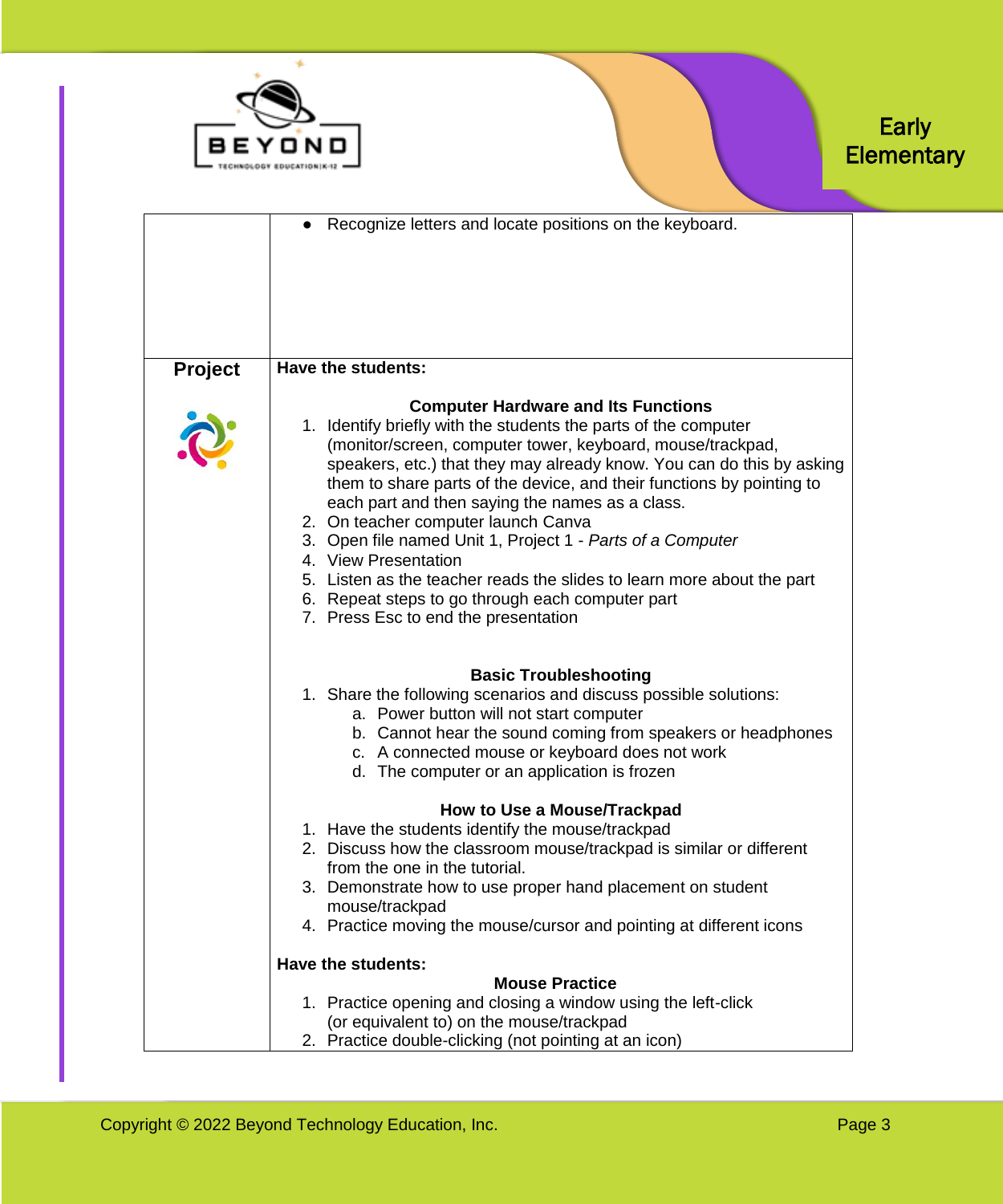



|                   | 3. To practice mouse skills, move the cursor arrow and click the             |
|-------------------|------------------------------------------------------------------------------|
|                   | mouse/trackpad to open the following links using the shortcut that           |
|                   | was provided:                                                                |
|                   | a. https://frontend.letsgolearn.com/practice/bubbles#                        |
|                   | b. https://www.roomrecess.com/games/DragonDrop/play.html                     |
|                   |                                                                              |
|                   | c. https://minimouse.us/                                                     |
|                   | 4. For differentiated learning, teacher can choose the mouse activity for    |
|                   | each student                                                                 |
|                   | 5. Practice skills as needed                                                 |
|                   | 6. Exit the program when finished                                            |
|                   |                                                                              |
|                   | <b>Letter Location and Letter Recognition</b>                                |
|                   | 1. Identify the keyboard                                                     |
|                   | 2. Locate the letters on the keyboard                                        |
|                   | 3. Identify the 'I' and the 'L' keys                                         |
|                   | 4. Locate the first letter of their name                                     |
|                   |                                                                              |
|                   | 5. Locate the numbers on the keyboard                                        |
|                   | 6. Locate the Space Bar                                                      |
|                   | 7. Locate the Shift keys                                                     |
|                   | 8. To practice letter recognition, move the cursor arrow and click the       |
|                   | mouse to open the following link using the shortcut that was provided:       |
|                   | a. https://bit.ly/2oAllit                                                    |
|                   | b. Open the "K-2 Keyboard Introduction" presentation                         |
|                   | 9. For differentiated learning choose the proper letter recognition activity |
|                   | for each student                                                             |
|                   | 10. Practice skills as needed                                                |
|                   |                                                                              |
|                   | 11. Exit the program when finished                                           |
|                   | <b>Typing Introduction</b>                                                   |
|                   | 1. Navigate to the website using the shortcut for                            |
|                   | http://www.abcya.com/keyboarding_practice.htm                                |
|                   |                                                                              |
|                   | 2. Practice keyboarding skills as needed                                     |
|                   | Exit the program when finished                                               |
| <b>Reflection</b> | Review digital safety and class policies with the students by asking them if |
|                   | they can name ways to stay safe. Review the sections that were covered each  |
|                   | day. Ask the students if they are excited to be creating projects in the     |
|                   | computer lab.                                                                |
|                   |                                                                              |
|                   | Have students check off the learning objectives they focused on.             |
|                   |                                                                              |
| <b>Extend</b>     | Students may use any of the web resources in the lesson to continue          |
|                   | learning.                                                                    |
|                   |                                                                              |
|                   | 1. www.typing.com                                                            |
|                   |                                                                              |
|                   |                                                                              |